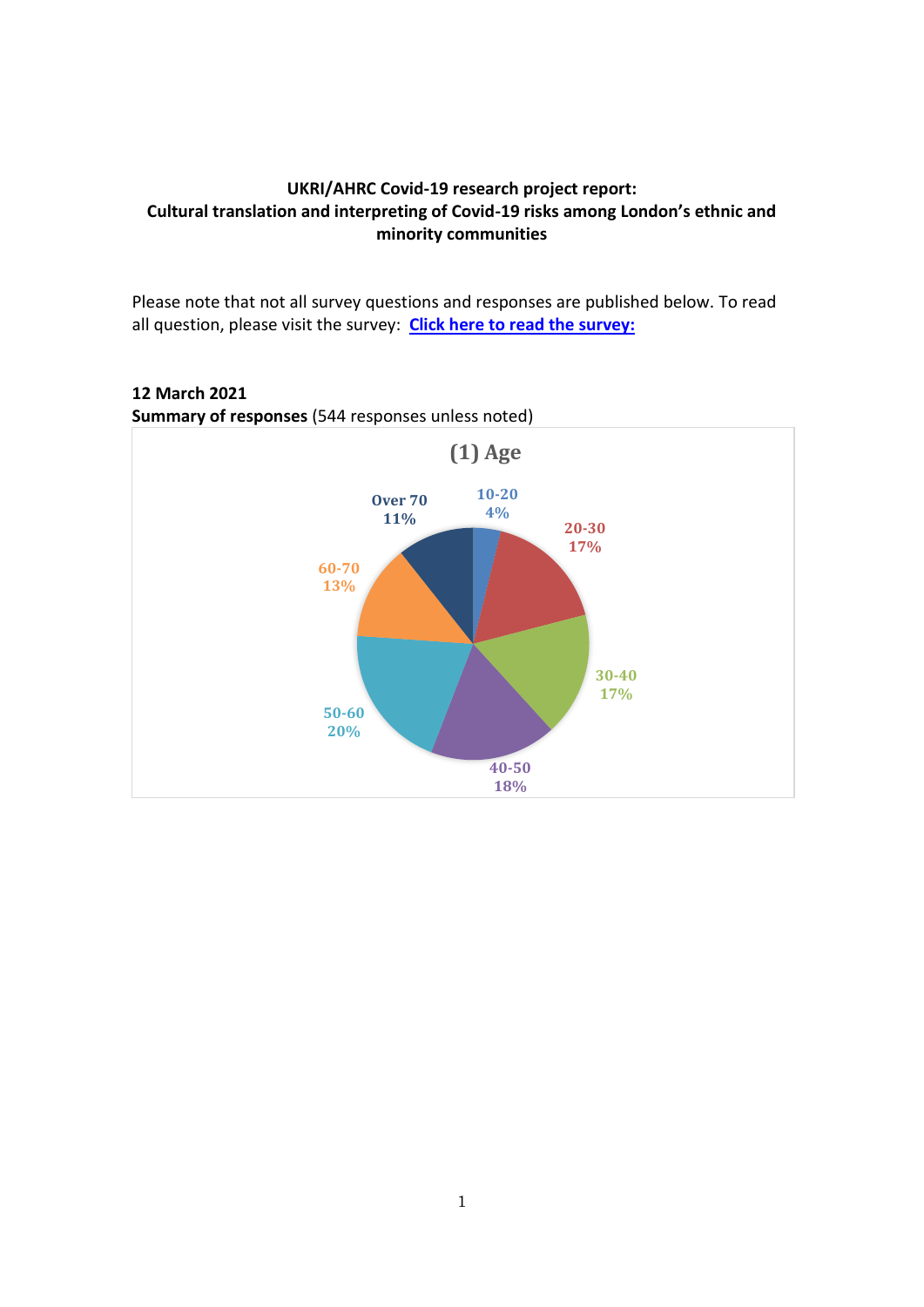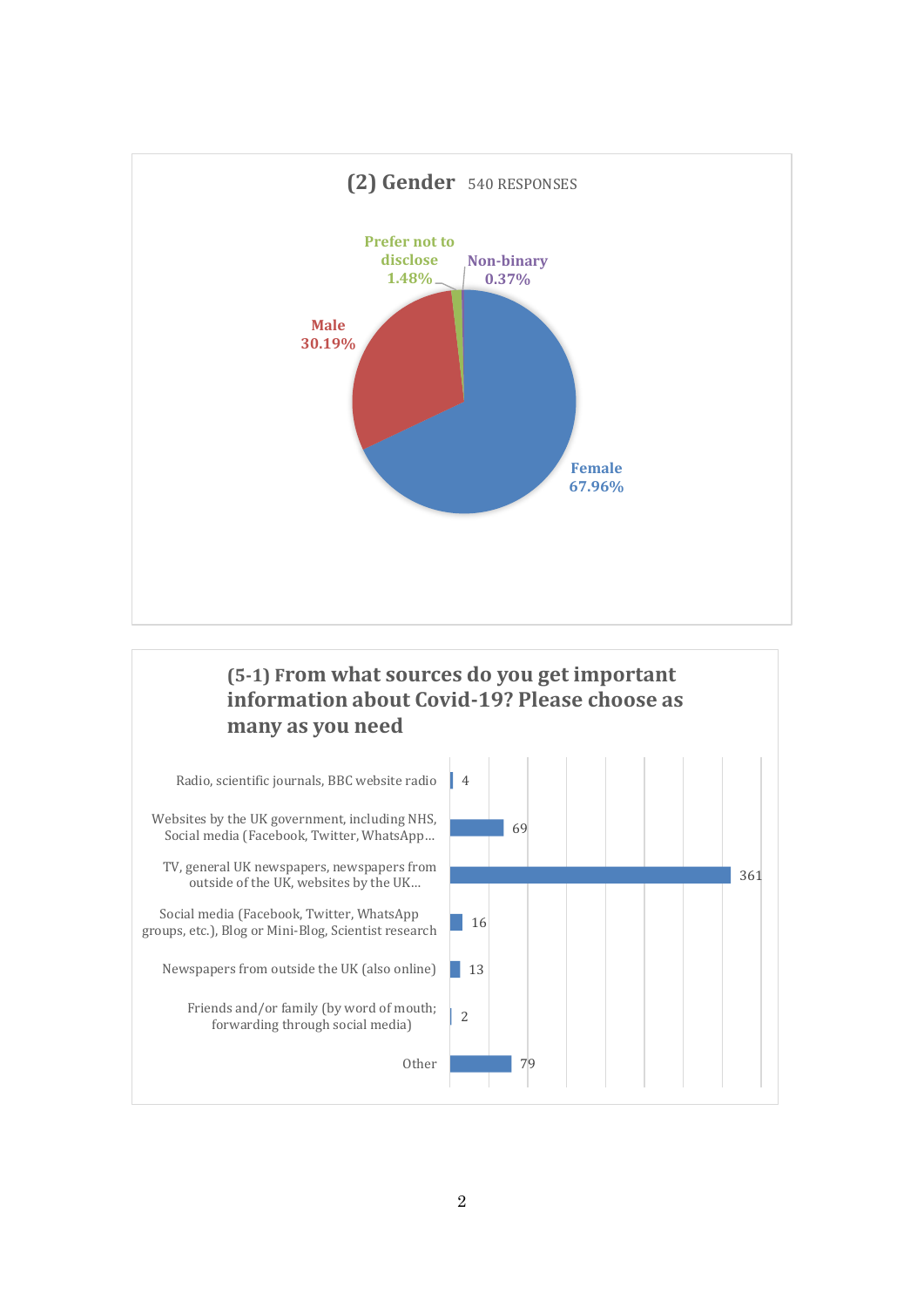

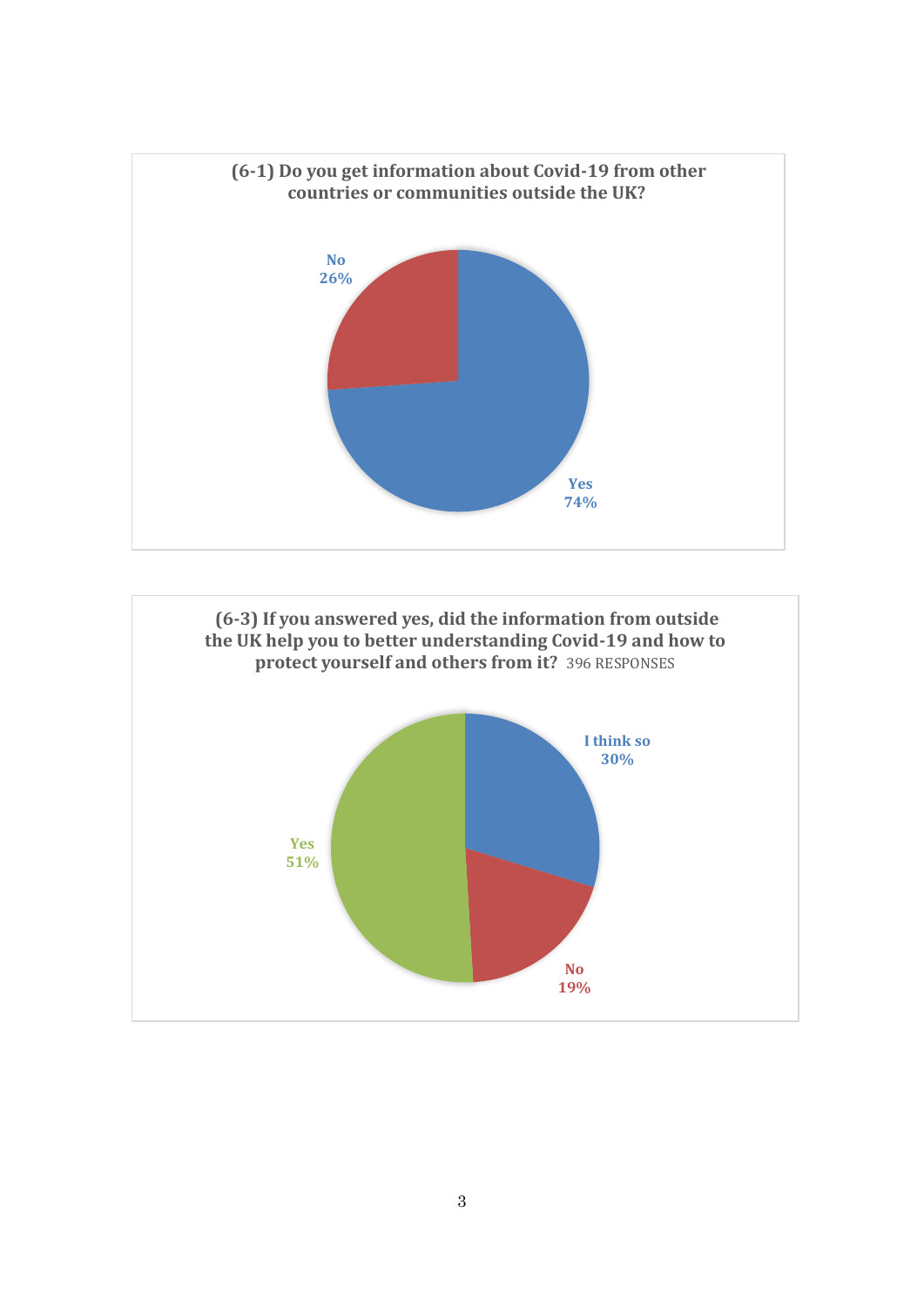

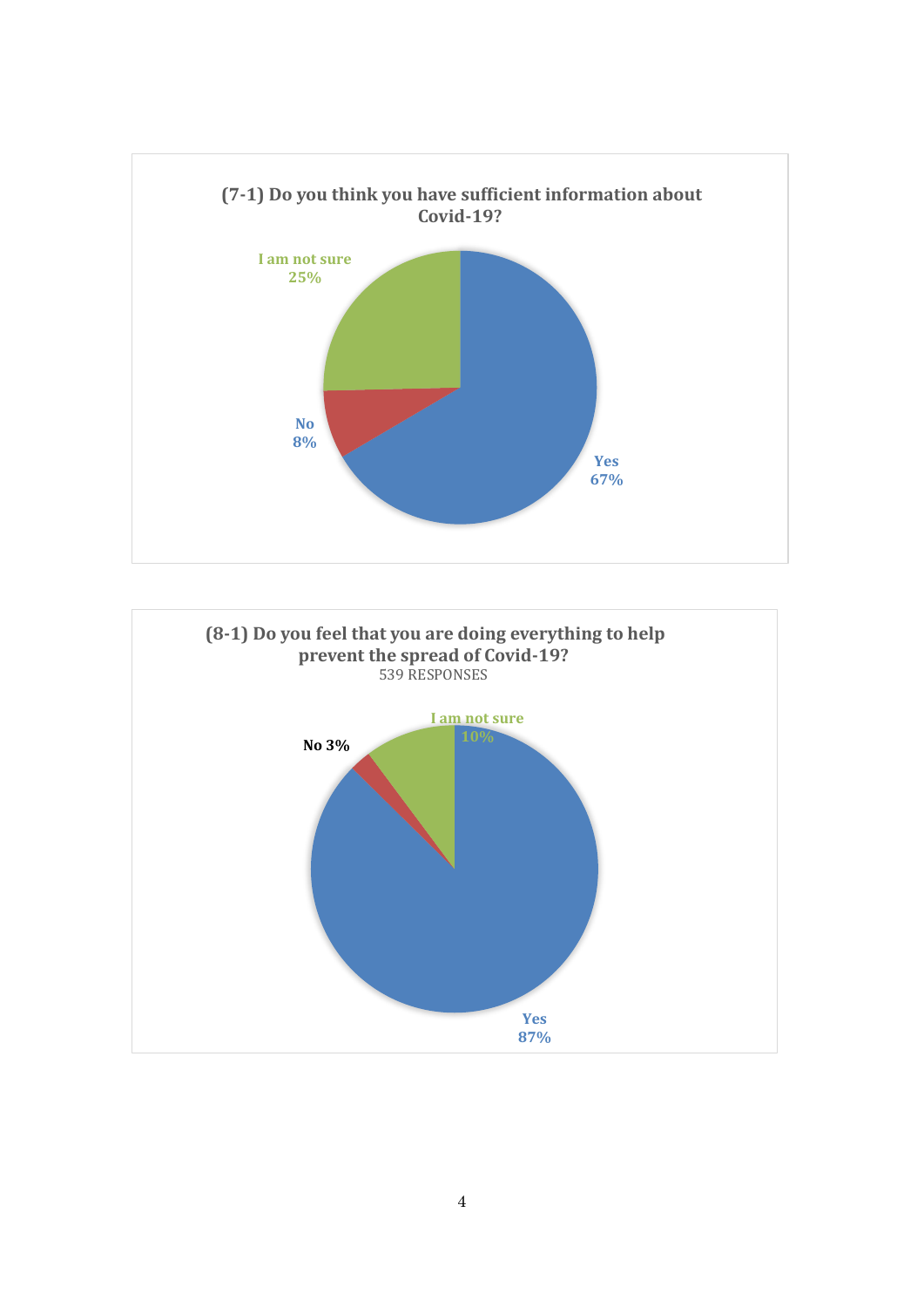

#### **Free text responses on communities' effort:**

Do you think your community is doing everything to help prevent the spread of Covid-19? (some comments are combined, simplified, anonymised, or lightly corrected for grammar)

**The comments in the group below shows that people do not get enough information or that the information they get is not clear. There seems to be a need for information in various translations by mediators who understand and communicate with people with different cultures and habits.** 

- The advice from Government is confusing and decisions are made too late.
- ⚫ Governments do not disclose all the information in general. Information from only my community is sometimes not enough.
- ⚫ "clear guidelines that are made on transparent information and that show that a cost- benefit analysis was conducted and why this compromise was chosen"
- They are not getting enough information and this results in word of mouth and hearsay, which is confusing and incorrect information.
- Too many guidelines and no enforcement
- ⚫ The community newspaper doesn't seem to have any news about the pandemic in our area, but on occasion we get council emails.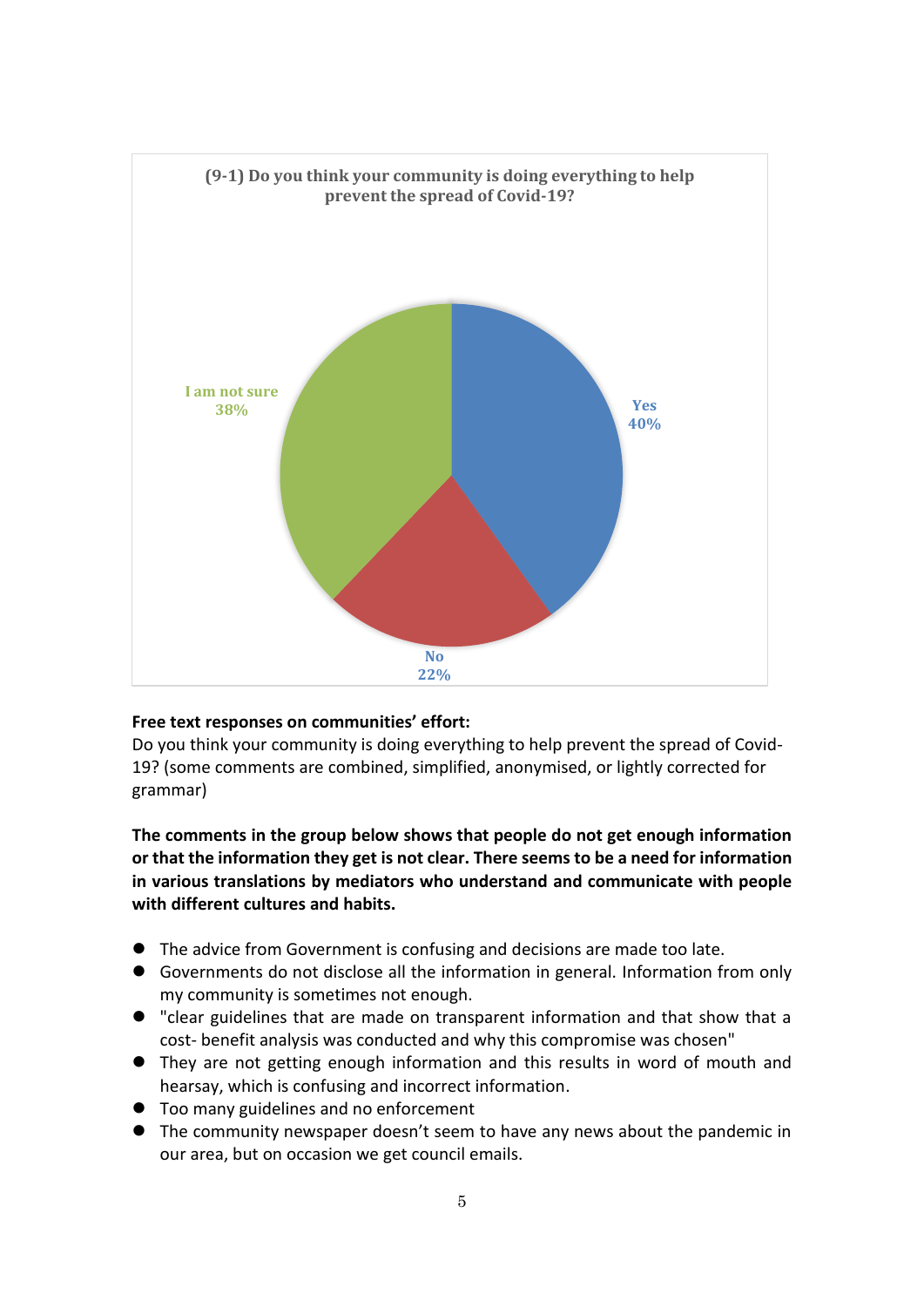- ⚫ I think information in different languages is required to ensure that people who don't speak English understand what they have to do. It is worrying that figures of black people getting infected and dying are higher than of other communities.
- Lack of understanding and neglecting issues of some cultural and religious attitudes and socio-economic environments
- People are trying to use common sense rather than the conflicting rules. However, each person's perception on what is regarded safe is different.
- How would I know what is happening in my local community? As far as I know primary schools are open, so I wonder if teachers, pupils and their families are safe if few have been vaccinated.
- encouragement to research

## **The comments below showsthat many people do not follow the guideline. It is unclear what individuals and communities can do when people do not follow guidelines.**

- People still meet and arrange parties, weddings, go to clubs, bars, etc...
- ⚫ They still travel a lot outside the country unnecessarily.
- A lot of people are continuing to go out fairly normally (clubs, bars, live music... etc.) without wearing masks, especially on the university campus.
- People are not following advised covid 19 protocols. Some people are not following the rules.
- ⚫ A considerable number of respondents wrote that many people still do not use masks.
- Enforcement of rules might be an issue in most places.

### **The following comments relate to conspiracy theories, myths, and confusing narratives around Covid-19.**

- There are a lot of ridiculous conspiracy theories that very easily gain traction in the community.
- ⚫ There is misinformation amongst the elders in particular communities about various conspiracies.
- People believe anything from social media.
- Some people don't believe that covid 19 is real.
- There is a very misguided approach with some families who do not want to disclose they have COVID-19 as if it is 'taboo' or 'shameful' to have contracted it, and losing the opportunity to receive help from the community. Additionally, there are some in the community who are anti-vaccine & anti-mask who have deliberately put other's lives at risk.

### **These comments note great efforts by some organisationssuch as embassies, councils, ethnic and minority communities, universities.**

● I am living in a hall of the University of London. The University follows the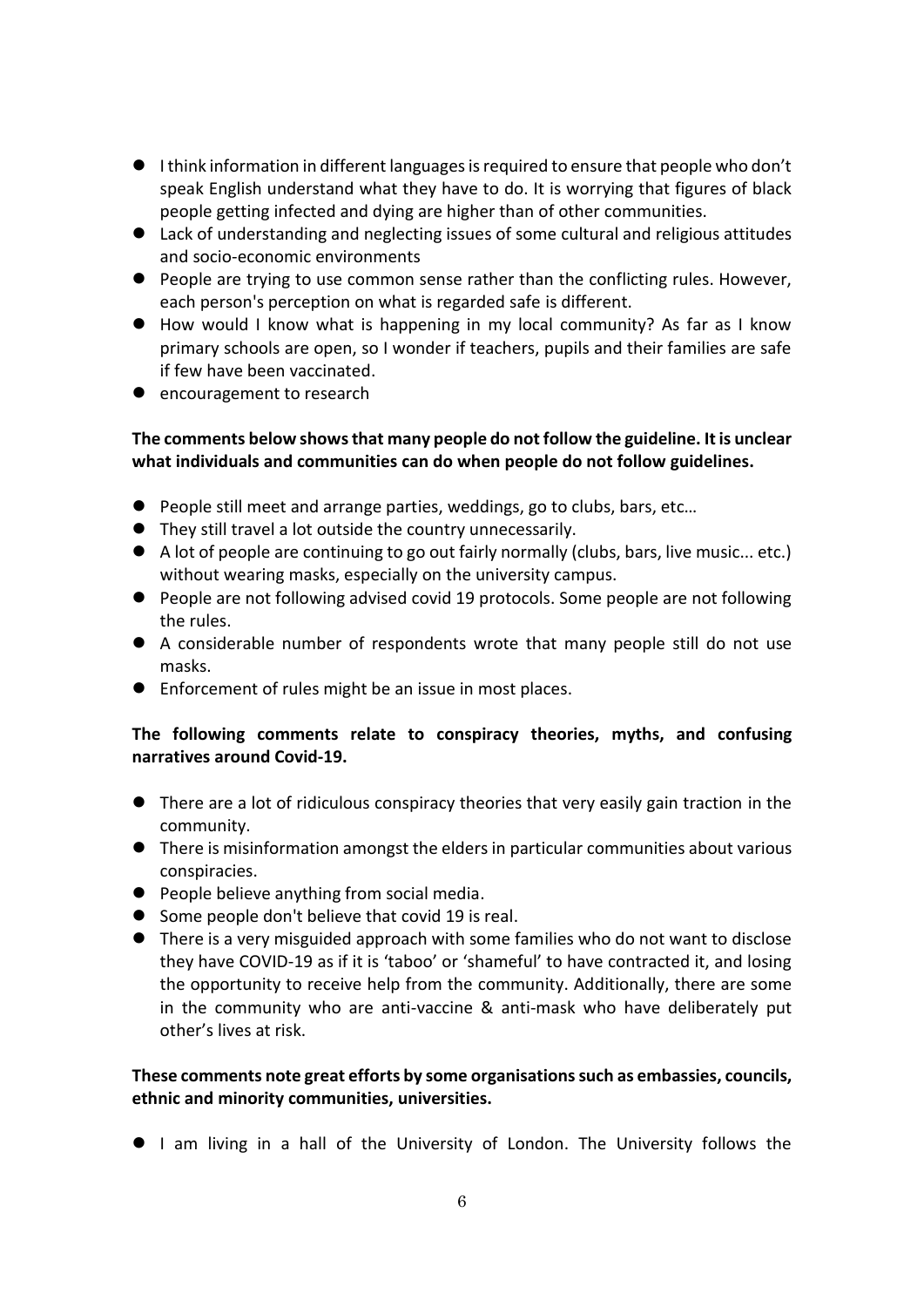government's guidance for students living in student halls and takes actions to protect residents. It also frequently updates residents with the last information and measures by email.

- Queen's University Belfast conducting a free asymptomatic test and encouraging students to take it.
- I'm part of the Indonesian Students Assoc in the UK, where its Health Unit regularly update on newest health protocols and restrictions on social media, so I feel that this community has done many things to serve the community.
- ⚫ My community is my local neighbours and friends who are supportive and conscientious
- I believe my close social circle has been doing their best getting informed on the latest guidance and based on my observation people in my circle have been following the latest guidance on COVID-19 prevention.
- They are doing their best to get people vaccinated
- The information from the Embassy is helpful to supporting my understanding.
- ⚫ Chinese community are well aware of the influence of the virus and they follow the rules.
- ⚫ Sharing information via various communication channels, mainly social media
- ⚫ They are trying to make sure that we have much information about this.
- There is community Center to do Covid test without symptoms. So everyone who lives in the area can do walk in Covid test when they don't have symptoms. On Christmas last year before we met up with our family, all of us went to this center to do the test so we knew that we were Covid free before met each other. This Center is very useful to support our community to prevent the spread of Covid.
- Village support group, careful distancing outdoors.
- Sufficient info, free testing, full support from embassy.
- ⚫ Schools are closed to most, social lives are mainly virtual, most non-essential activities and businesses are closed.
- Council is doing well. I'm not sure about residents.
- I see people and Council do many things as health protocols.
- I trust good administration of the county council
- I saw a lot of staffs working hard in the health centre.
- ⚫ The Indonesian embassy keeps updating on the covid protocol news and did reach us regularly.
- They send newsletter that tells what they are doing but people are not wearing face covers except Asians and the virus is still spreading.
- ⚫ The resident association's frequent newsletter by email.
- They send letters and texts every time, reminding people to always stay safe and not to go out if there is no need to.
- ⚫ They share information remotely, provide support to the elderly and other vulnerable groups, no social gatherings.
- ⚫ My embassy works together with students and diaspora to promote, educate, and help prevent the spread.
- A lot of information from Chinese community (friends and colleagues) (plus other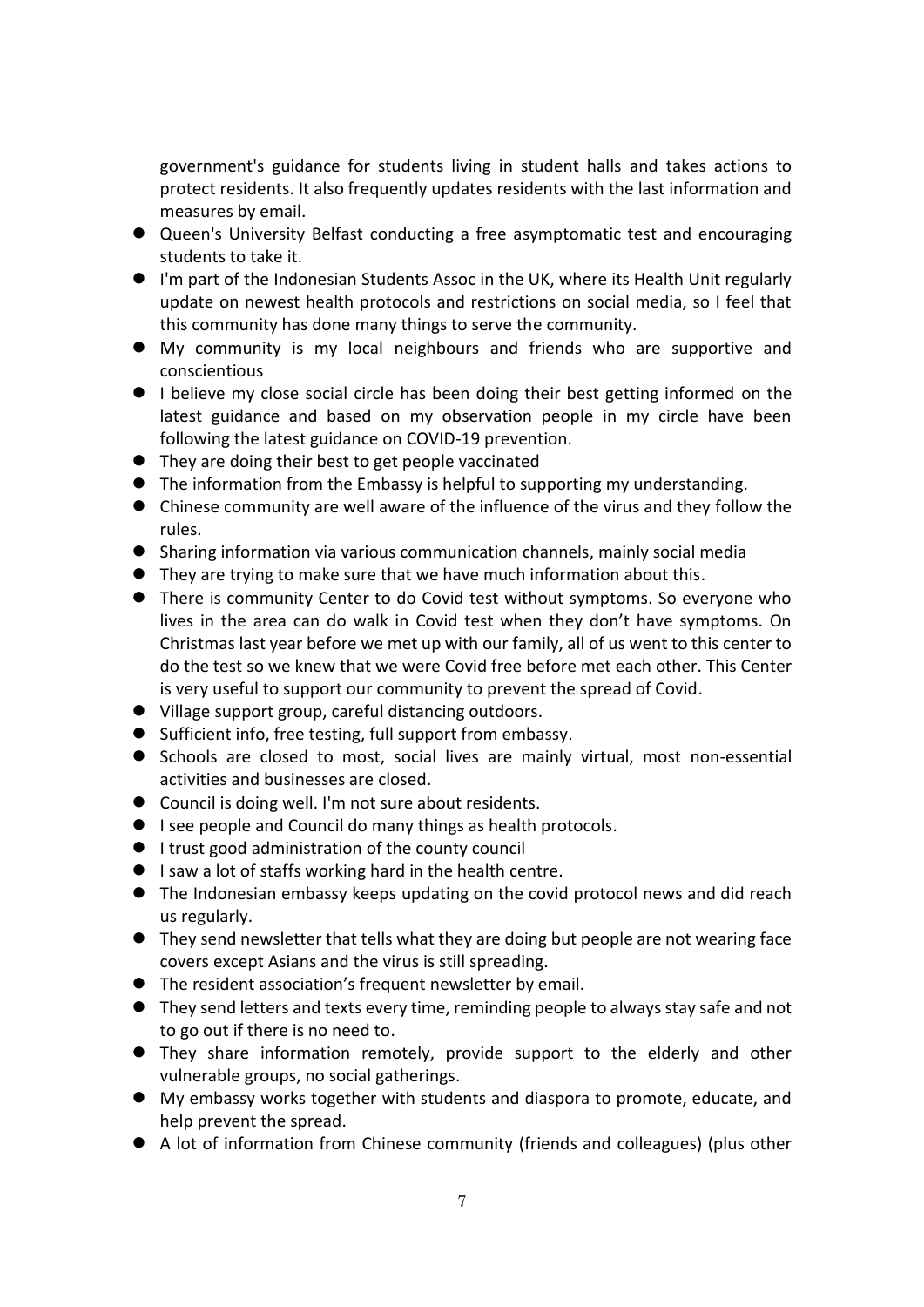online talks); mask and hand sanitizer are really popular in my community.

- They're trying to inform with updated news.
- Our council's (Bexley borough of London) regular newsletters to give us updated information. Looking around our neighbourhood, I think, people around here are quite cautious.
- Community events and activities continue to happen online, keeping morale up.

Some responses related to religious meetings (not shown) said that the places where they meet in general are closed. However, some noted that they are still open.

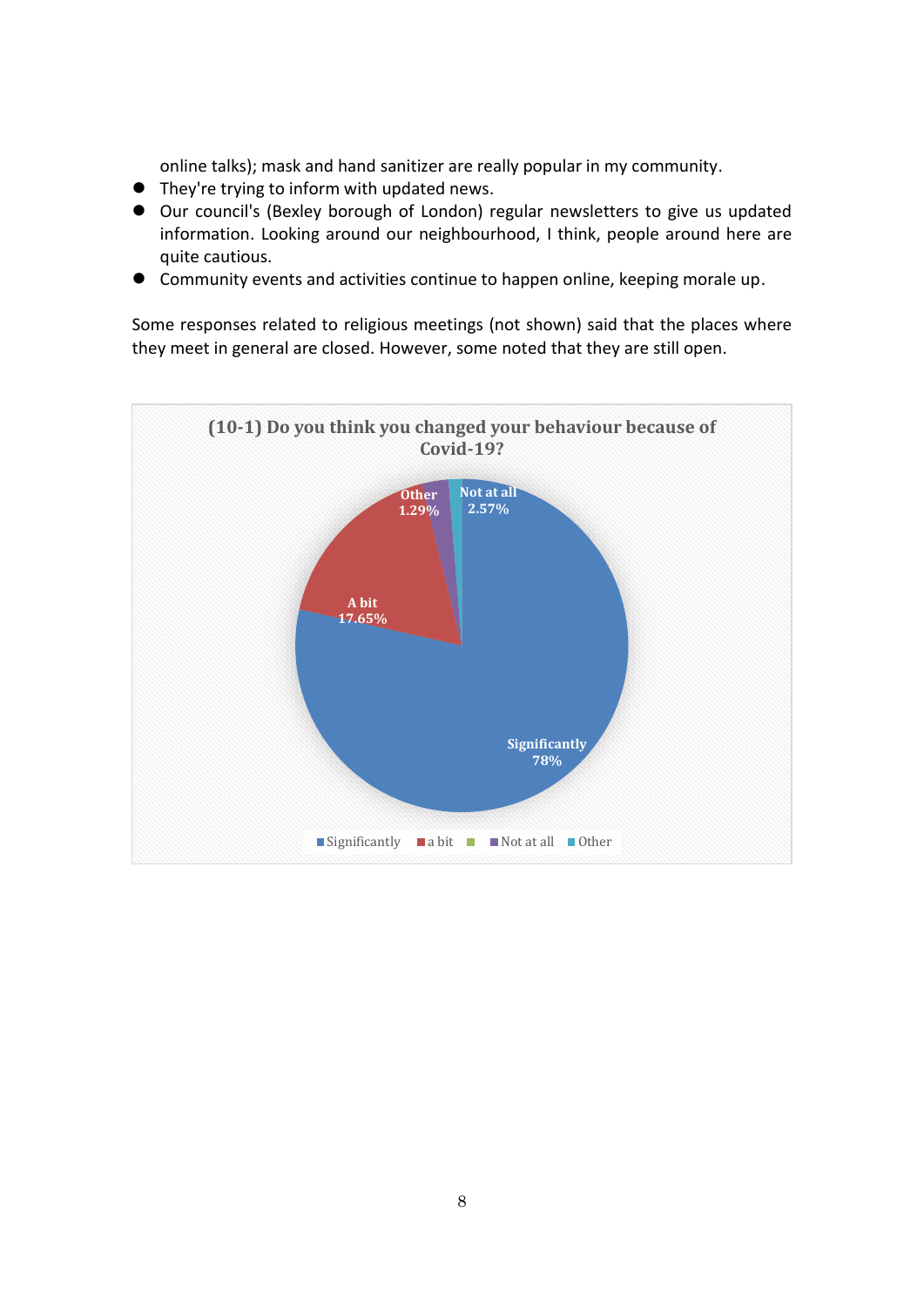

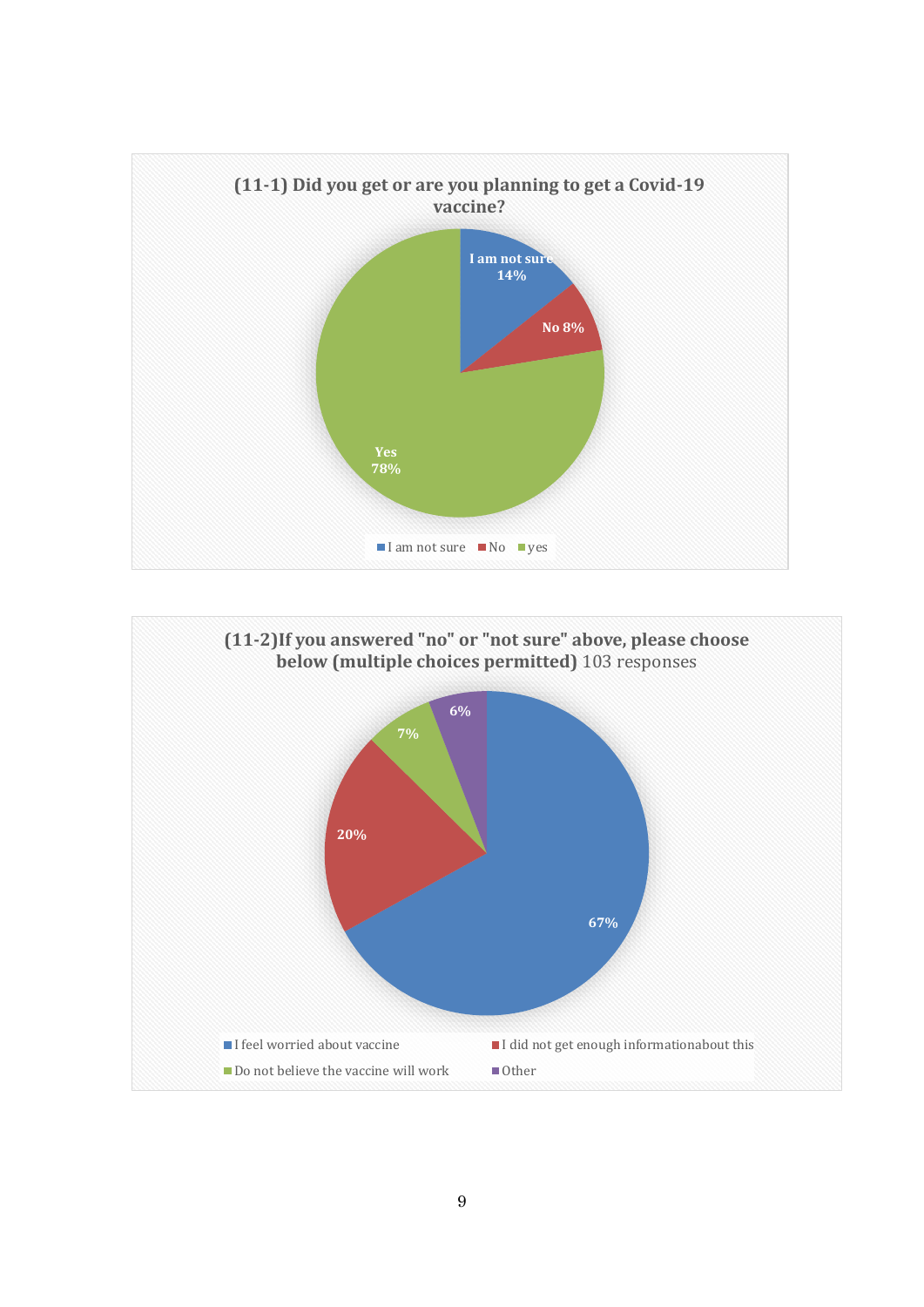We offered participants to add their thoughts on vaccine. Please see below.

#### **Free text responses on Vaccine**

- I took the vaccine as I believe it the first step in preventing covid spread.
- I had vaccine, Because of my profession, I do contact people and I do not want to be a silent spreader.
- Most people had the vaccine and only few people had a bad reaction toward the vaccine eg, fatigue but I think the vaccine is kind of protection for us from Covid or other Covid variant. You might still be infected by Covid but at least your body can fight against this virus when you have the vaccine
- I want to protect myself and the others
- I have had my first vaccine
- I have now had both jabs of Pfizer
- We have to do if we want to pass corona days
- Can't wait for my son and I to be and be thought to be safe to meet again. Furious when the gov shifted the 2nd jab from 3 to 12 weeks they had no 'special case' box to accommodate those caught up in critical situations (son caught up in a provider reorganisation, had a terrible year culminating in a move of home, all while in breakdown and without family support - there must be other extraordinary situations and thousands if not millions of seriously deprived ones deeply affected by lack of direct support from families).
- Got my first dose
- I'm not in the vulnerable age group, so I don't see much of a point of taking the vaccine
- I'm waiting for my turn.
- I have now had both jabs of Pfizer.
- The Vaccine do not care Covid-19 but reduce the impact, I am getting the Vaccine
- I had my first vaccination.
- I want to protect myself and the others
- I have already had it
- I had Covid vaccine already, as i was suffer from Covid before, and not very nice or good at all, is not just a flu.
- I trust that the vaccine will help significantly
- I think i will get the vaccine as soon as it is my group of age turn because I do not want to take the risk of being hit by the virus or the worst which is transmitting it to an elderly person who might die because of me
- The vaccine doesn't prevent contraction or stop spreading of the virus, so for me personally I would prefer to continue taking all of my other precautions as I have for the last year.
- Feel I need more time just to observe whether which one really works.
- As an asthmatic and other underlying health issues, Some underlying medical condition, allergy hereditary, I have various allergies and I have various health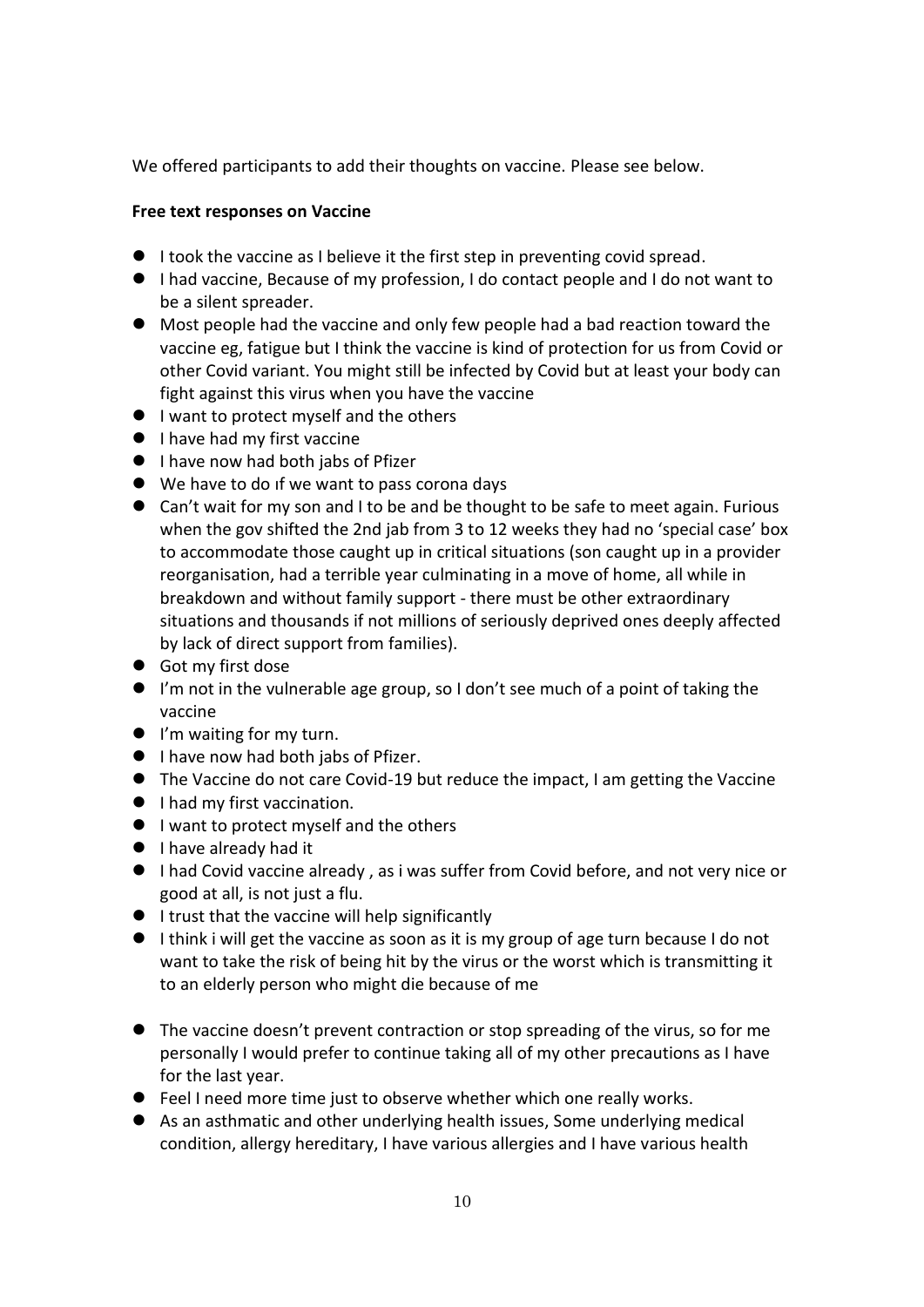issues and I feel I belong to the category of people who should avoid any vaccination; even if I get a vaccine now, this virus mutates and we will need different vaccines for different variants of the virus in the future, so I wish to wait and see when we know more about the virus as well as vaccines for this virus

- I have more confidence in my excellent immune system than any of the vaccines.
- i refuse to have mNRA in my body. A genetic code never used on humans before.
- I don't think enough research has been done to come out with Vaccine in short period of time
- We haven't been given any results
- I am a vulnerable person with diabetes & heart condition but my GP doesn't really care about me
- ⚫ Worried about the effects of the virus in the long term.
- Not high risk
- I want to see what it is like to get the vaccine and then I may consider getting a vaccine.
- I don't feel that I need it because I'm in a low risk group. I will get it if it limits my freedom
- ⚫ Some people are reacting badly to the vaccine so I have become cautious and due to my age I don't think i need a vaccine.
- Shall wait 6-12 months to see proof by science community as to true/real effects and side-effects of the vaccine
- We have to do if we want to pass corona days
- ⚫ vulnerable person
- ⚫ Pregnant
- Not too confident
- "In general, I am reluctant to take medication
- Also at 55 and healthy I believe (possibly wrongly) my risk of serious health complication from COVID is less than a potential risk from vaccine "
- I don't think I need it.
- I AM WORRIED ABOUT ITS SIDE EFFECTS
- Safety
- The vaccine is going to change our DNA. It will disrupt our bodies. People won't be able to have kids and they will get what they want- less population. So no way.
- ⚫ In Italy they have only vaccinated over 90s so far.
- ⚫ "The vaccine unavailable for my age and my profession does not required the vaccine until I have the invitation from NHS or government to get a covid-19 vaccine"
- I believe in vaccine. But I am not part of the vulnerable group. Even if my age group will be vaccinated later this year, I think by that time I will be going back to my home country since I will have finished my study.
- Don't have information how to get the vaccine. Can we get it as non-UK citizen?
- I have been busy and haven't read about it properly
- I do not know if I will get it